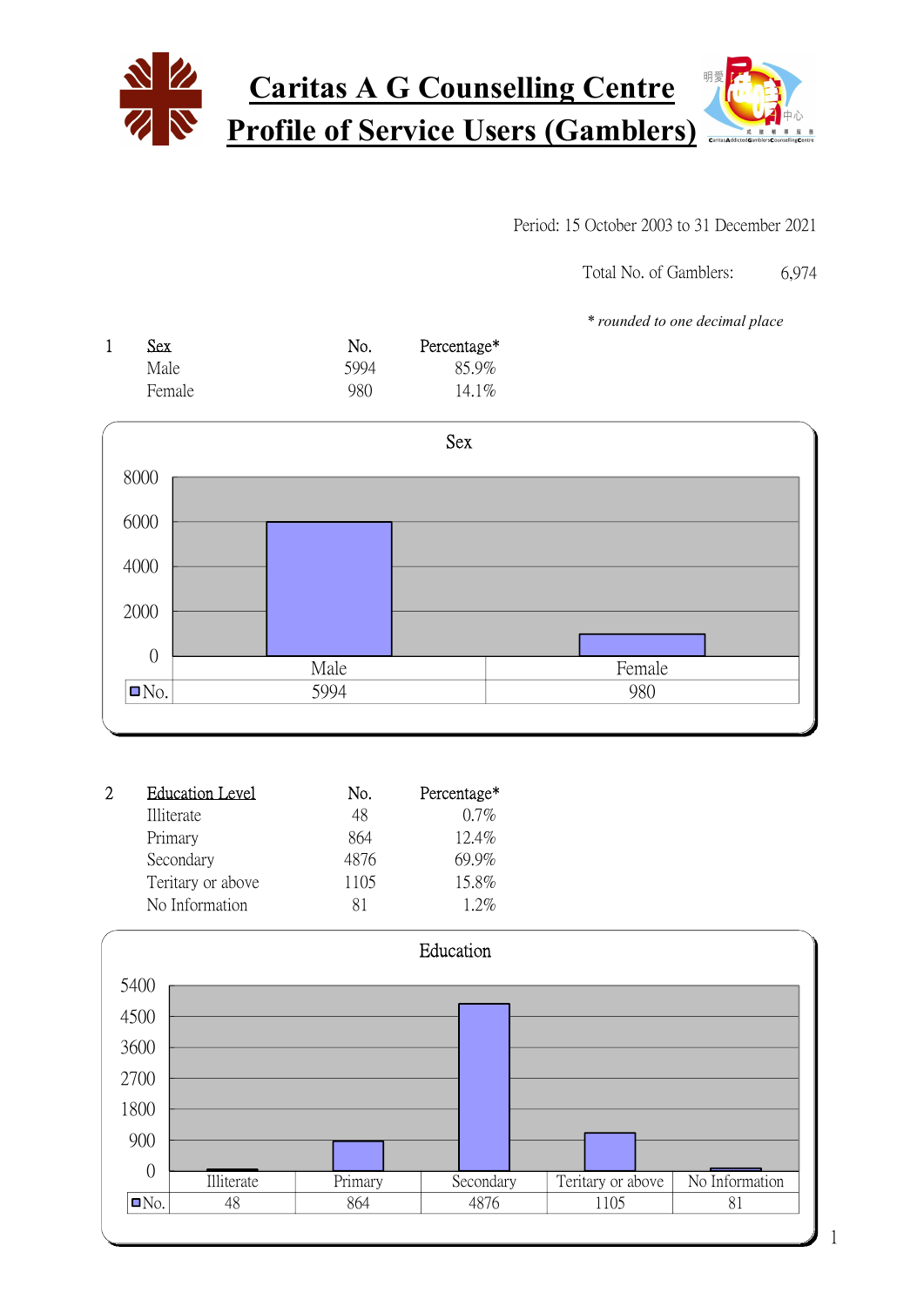| 3 | Age            | No.  | Percentage* |
|---|----------------|------|-------------|
|   | Below 18       | 37   | 0.5%        |
|   | 19 to 25       | 550  | 7.9%        |
|   | 26 to 29       | 664  | 9.5%        |
|   | 30 to 39       | 2060 | 29.5%       |
|   | 40 to 49       | 1987 | 28.5%       |
|   | 50 to 59       | 1259 | 18.1%       |
|   | 60 or above    | 416  | $6.0\%$     |
|   | No information |      | $0.0\%$     |



| 4 | <b>Years of Gambling</b> | No.  | Percentage* |
|---|--------------------------|------|-------------|
|   | $0$ to 5                 | 977  | 14.0%       |
|   | 6 to 10                  | 1179 | 16.9%       |
|   | 11 to $15$               | 1073 | 15.4%       |
|   | $16 \text{ to } 20$      | 1164 | 16.7%       |
|   | $21$ to 30               | 1569 | 22.5%       |
|   | 31 to 40                 | 740  | 10.6%       |
|   | 41 to 50                 | 195  | 2.8%        |
|   | 51 or above              | 35   | 0.5%        |
|   | No Information           | 42.  | $0.6\%$     |

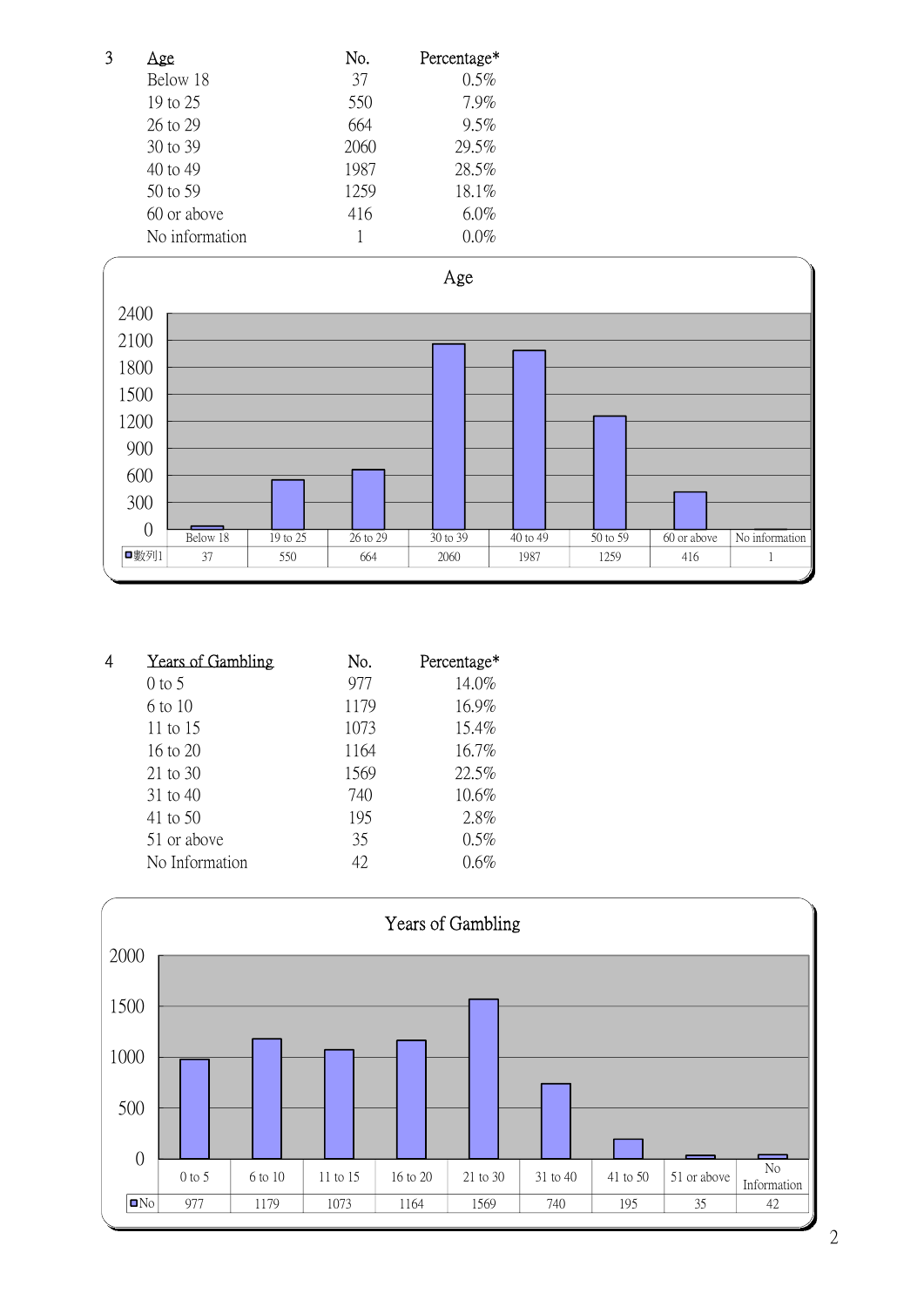| 5 | Age of Starting Gambling | No.  | Percentage* |
|---|--------------------------|------|-------------|
|   | 10 or below              | 250  | 3.6%        |
|   | 11 to $15$               | 896  | 12.8%       |
|   | 16 to 20                 | 2880 | 41.3%       |
|   | 21 to 25                 | 1327 | 19.0%       |
|   | 26 to 30                 | 665  | $9.5\%$     |
|   | 31 to 35                 | 335  | 4.8%        |
|   | 36 to 40                 | 242  | 3.5%        |
|   | 41 to 50                 | 250  | 3.6%        |
|   | 51 or above              | 61   | $0.9\%$     |
|   | No Information           | 68   | 1.0%        |



| 6 | Amount of Debt     | No.  | Percentage* |
|---|--------------------|------|-------------|
|   | $50,000$ or below  | 941  | 13.5%       |
|   | 50,001 to 100,000  | 823  | 11.8%       |
|   | 100,001 to 200,000 | 1297 | 18.6%       |
|   | 200,001 to 300,000 | 824  | 11.8%       |
|   | 300,001 to 400,000 | 585  | 8.4%        |
|   | 400,001 to 500,000 | 359  | $5.1\%$     |
|   | 500,001 to 600,000 | 246  | $3.5\%$     |
|   | 600,001 or above   | 960  | 13.8%       |
|   | No debt            | 864  | 12.4%       |
|   | No Information     | 75   | 1.1%        |

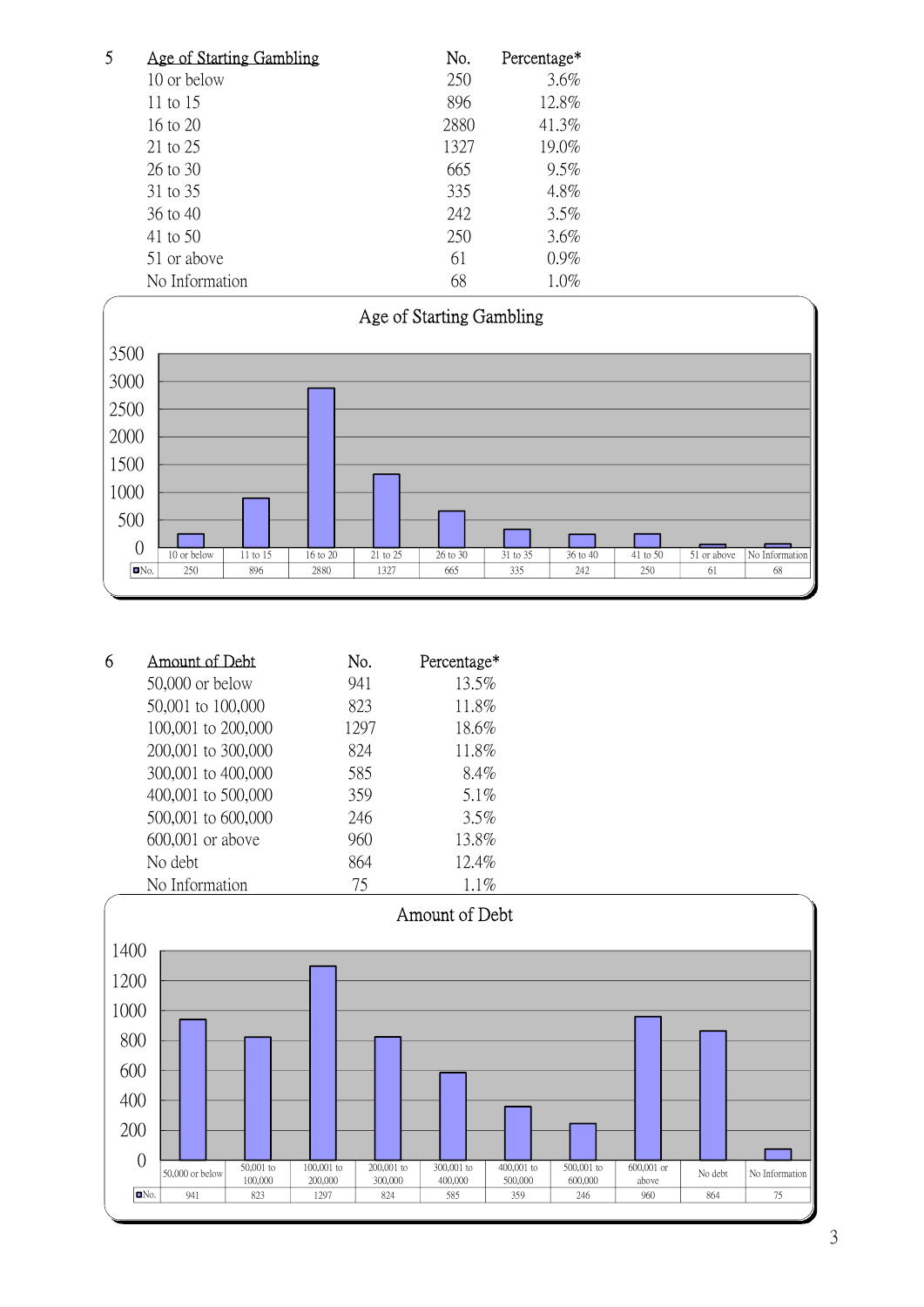## 7 Kinds of Gambling (multiple entry)

|                         | No.  | Percentage* |
|-------------------------|------|-------------|
| Casino                  | 3474 | 49.8%       |
| Horse Racing            | 4044 | 58.0%       |
| Soccer Beting           | 3968 | 56.9%       |
| Mahjong                 | 2135 | 30.6%       |
| Financial Derivatives   | 373  | 5.3%        |
| Online Gambling         | 373  | 5.3%        |
| Illegal Gambling        | 612  | 8.8%        |
| Mark Six                | 717  | 10.3%       |
| Others                  | 250  | 3.6%        |
| Others Illegal Gambling | 11   | 0.2%        |



#### 8 Health Condition (multiple entry)

|                          | No.  | Percentage* |
|--------------------------|------|-------------|
| Physical Illness         | 1194 | 17.1%       |
| <b>Emotion Disturbed</b> | 5503 | 78.9%       |
| Insomnia                 | 2736 | 39.2%       |
| Loss of Appetite         | 1634 | 23.4%       |
| Absent-mind At Work      | 2293 | 32.9%       |
| Suicidal Tendency:       |      |             |
| Self                     | 1537 | 22.0%       |
| With Family Member       | 51   | (17%        |

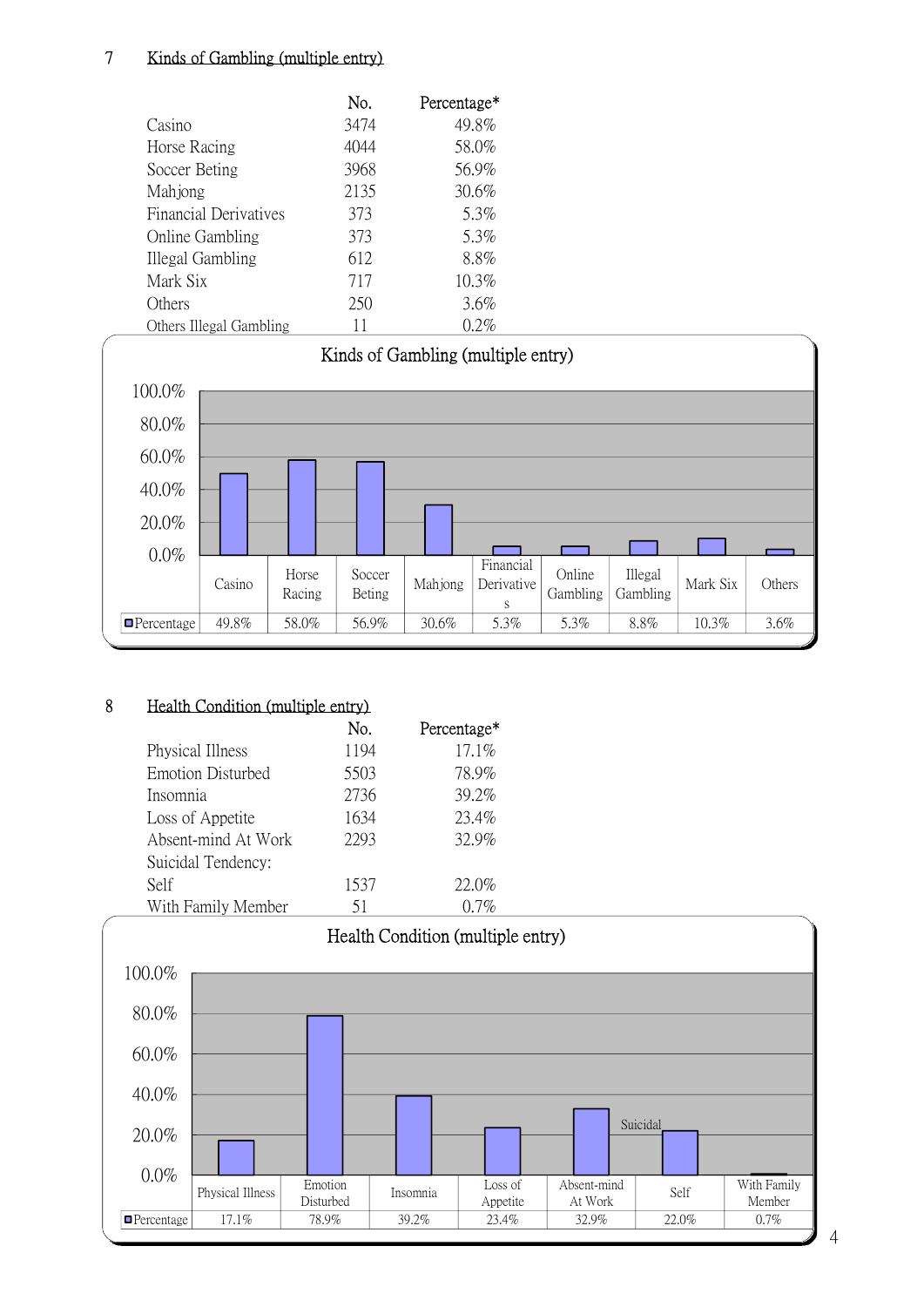## 9 Marital Status

|                | No.  | Percentage* |
|----------------|------|-------------|
| Single         | 2018 | 28.9%       |
| Married        | 3840 | 55.1%       |
| Widowed        | 99   | $1.4\%$     |
| Divorced       | 566  | 8.1%        |
| Separated      | 166  | $2.4\%$     |
| Cohabited      | 166  | $2.4\%$     |
| Re-married     | 96   | $1.4\%$     |
| Others         | 8    | $0.1\%$     |
| No Information | 15   | $0.2\%$     |



# 10 Source of Referral

|               | No.  | Percentage* |
|---------------|------|-------------|
| Self-referred | 4354 | $62.4\%$    |
| Relatives     | 1873 | $26.9\%$    |
| Organizations | 712  | $10.2\%$    |
| Others        | 34   | 0.5%        |

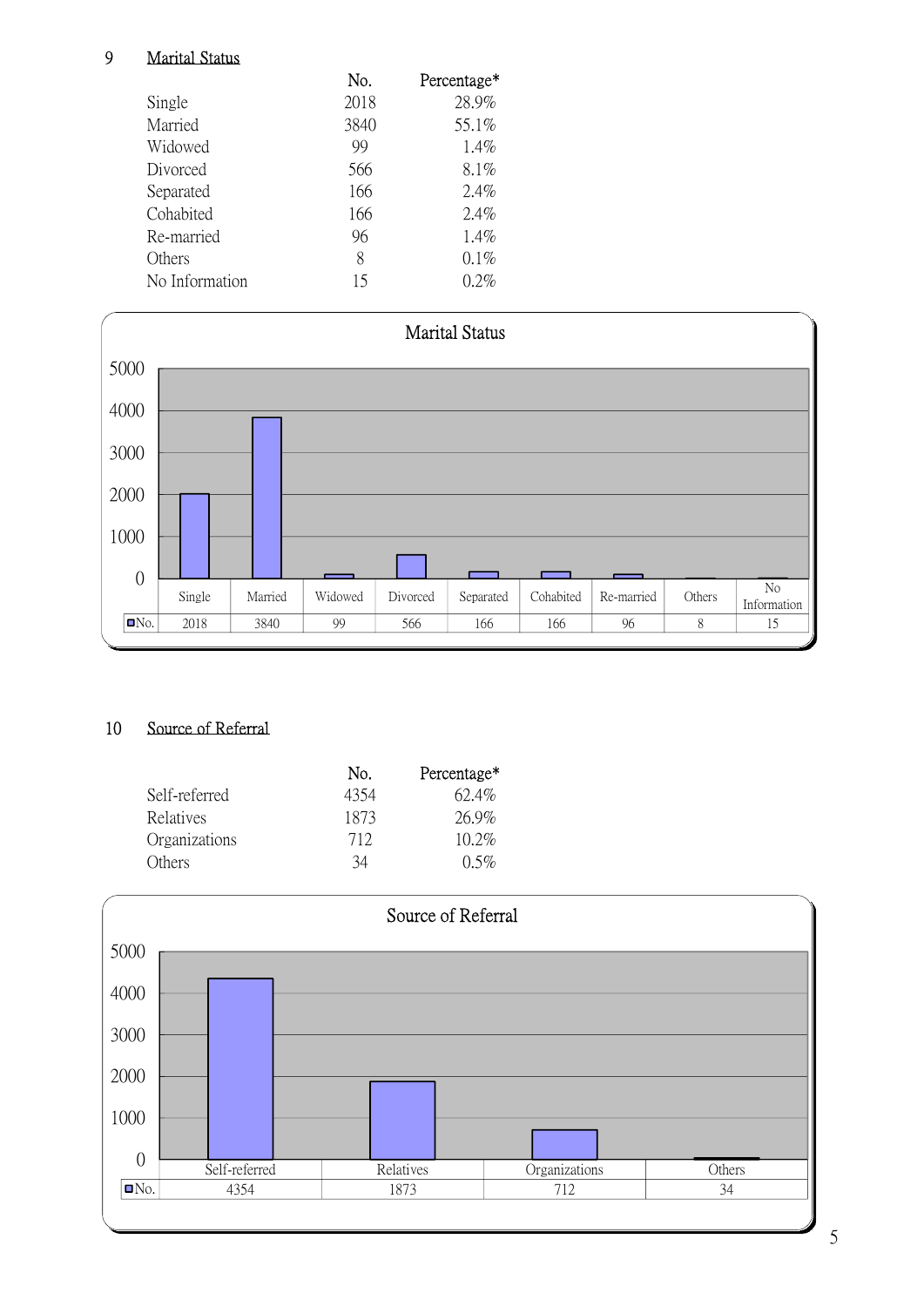## 11 Occupation

|                 | No.  | Percentage* |
|-----------------|------|-------------|
| Self-employed   | 393  | 5.6%        |
| Service Worker  | 2696 | 38.7%       |
| Professional    | 429  | $6.2\%$     |
| Clerical Worker | 469  | 6.7%        |
| Civil Servant   | 380  | 5.4%        |
| Technician      | 1005 | 14.4%       |
| Unemployed      | 709  | $10.2\%$    |
| CSSA Recipient  | 78   | $1.1\%$     |
| Unemployed+CSSA | 101  | $1.4\%$     |
| Student         | 88   | $1.3\%$     |
| House Wife      | 256  | $3.7\%$     |
| Others          | 350  | 5.0%        |
| No Information  | 20   | $0.3\%$     |



| 12 | <b>Income</b>        | No.  | Percentage* |
|----|----------------------|------|-------------|
|    | \$0                  | 1037 | 14.9%       |
|    | \$1 to $$5,000$      | 307  | $4.4\%$     |
|    | \$5,001 to \$10,000  | 1440 | 20.6%       |
|    | \$10,001 to \$15,000 | 1485 | 21.3%       |
|    | \$15,001 to \$20,000 | 1040 | 14.9%       |
|    | \$20,001 to \$25,000 | 521  | $7.5\%$     |
|    | \$25,001 to \$30,000 | 355  | 5.1%        |
|    | \$30,001 to \$40,000 | 298  | 4.3%        |
|    | \$40,001 or above    | 264  | 3.8%        |
|    | No Information       | 227  | $3.3\%$     |